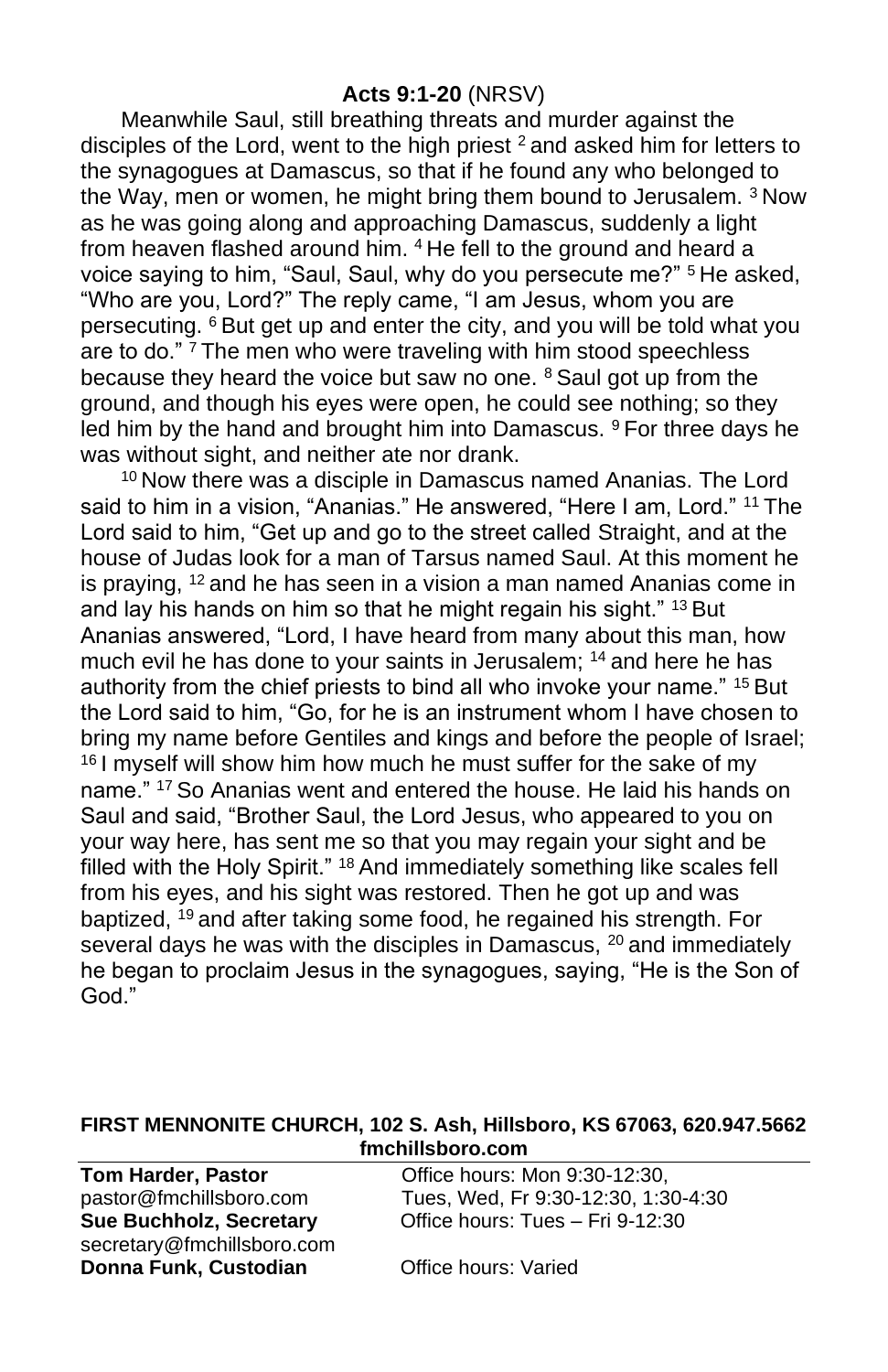

# **FIRST MENNONITE** CHURCH

 **In Christ - Making Disciples through Loving Relationships.**

Worship 10:30 a.m.

## **Third Sunday of Easter, May 1, 2022**

### **GATHERING**

Gathering Music **Shirley Baltzer** Shirley Baltzer Welcome, Announcements **Doug Bartel** Doug Bartel Prelude to Worship Shirley Baltzer \*Call to Worship VT 855 Doug Bartel \*Prayer \*Hymn Planets Humming as They Wander VT 175<br>The First Lesson Presson Revelation 5:11-14 Revelation 5:11-14

*Then I looked, and I heard the voice of many angels surrounding the throne and the living creatures and the elders; they numbered myriads of myriads and thousands of thousands, singing with full voice,*

**"Worthy is the Lamb that was slaughtered to receive power and wealth and wisdom and might and honor and glory and blessing!"**

*Then I heard every creature in heaven and on earth and under the earth and in the sea, and all that is in them, singing,* 

**"To the one seated on the throne and to the Lamb be blessing and honor and glory and might forever and ever!"**

*And the four living creatures said,* 

#### **"Amen!"**

*And the elders fell down and worshiped.*

Hymn Holy God, We Praise Thy Name VT 126 Time for God's Children Time Tammy Wintermote

### **SHARING**

Sharing and Prayer **Pastor Tom** Bringing our First Fruits **Shirley Baltzer** Shirley Baltzer Hymn Christ Has Arisen, Alleluia! VT 341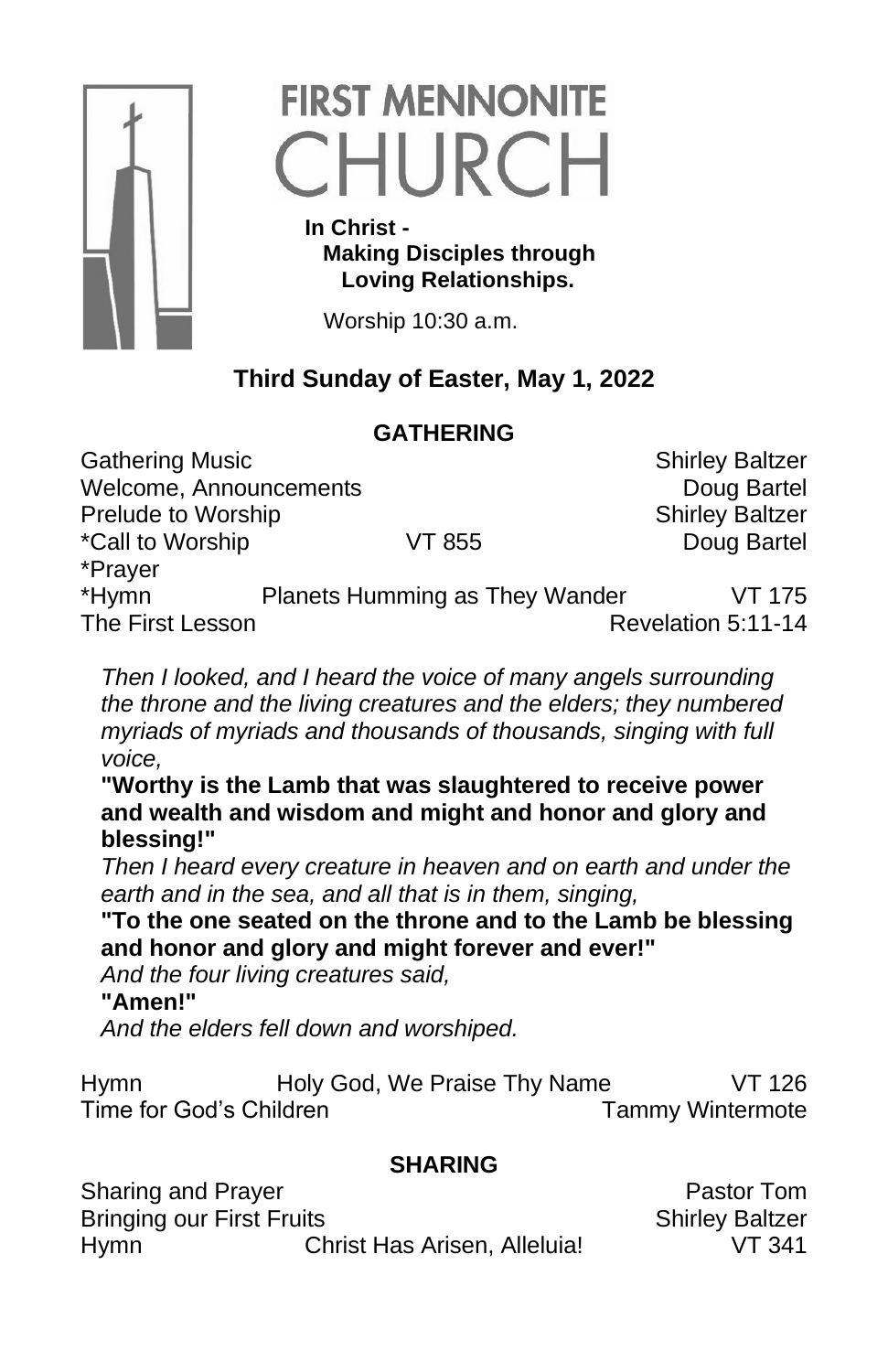#### **LISTENING**

The Second Lesson **Acts** 9:1-20 Message The Risen Christ, along Our Roads Pastor Tom

**RESPONDING** Hymn I Know That My Redeemer Lives VT 347 Sending Take, O Take Me as I Am VT 748 Postlude **Shirley Baltzer** 

#### **Announcements:**

- ❖ **THIS WEDNESDAY**: **National Day of Prayer**
	- Our sanctuary will be open from 9am 2pm for your prayer and meditation! (this can be longer if you would like to be here for a time)
	- HAMA sponsored prayer service 7am at Trinity.
- ❖ **Creativity Camp**: T/TH June 7,9,14,16 Skill building in sewing, cooking and painting for students completing grades  $1 - 6$ . Please consider how you might be involved: prayer, assistance, transportation, relationship building, organization …???

#### ❖ **Tabor Concerts:**

- **Tues. May 3 -** Jazz in the Black Box 7pm
- **Sun., May 8 –** Concert Choir:"The Good Samaritan" 3pm
- **Sat. May 14 –** Spring Instrumental Concert 7pm *[Pastor Tom will be a part of both May 3 and May 14!]*
- ❖ **Bethel Concerts:**
	- **Today –** Masterworks concert 3pm
	- **Tues. May 3 –**Steel Drum Band and Steel Paradise 7pm
	- **Wed. May 4** Jazz on the Green 8pm
	- **Sun**. **May 8** Woven and Open Road (joint) 7pm